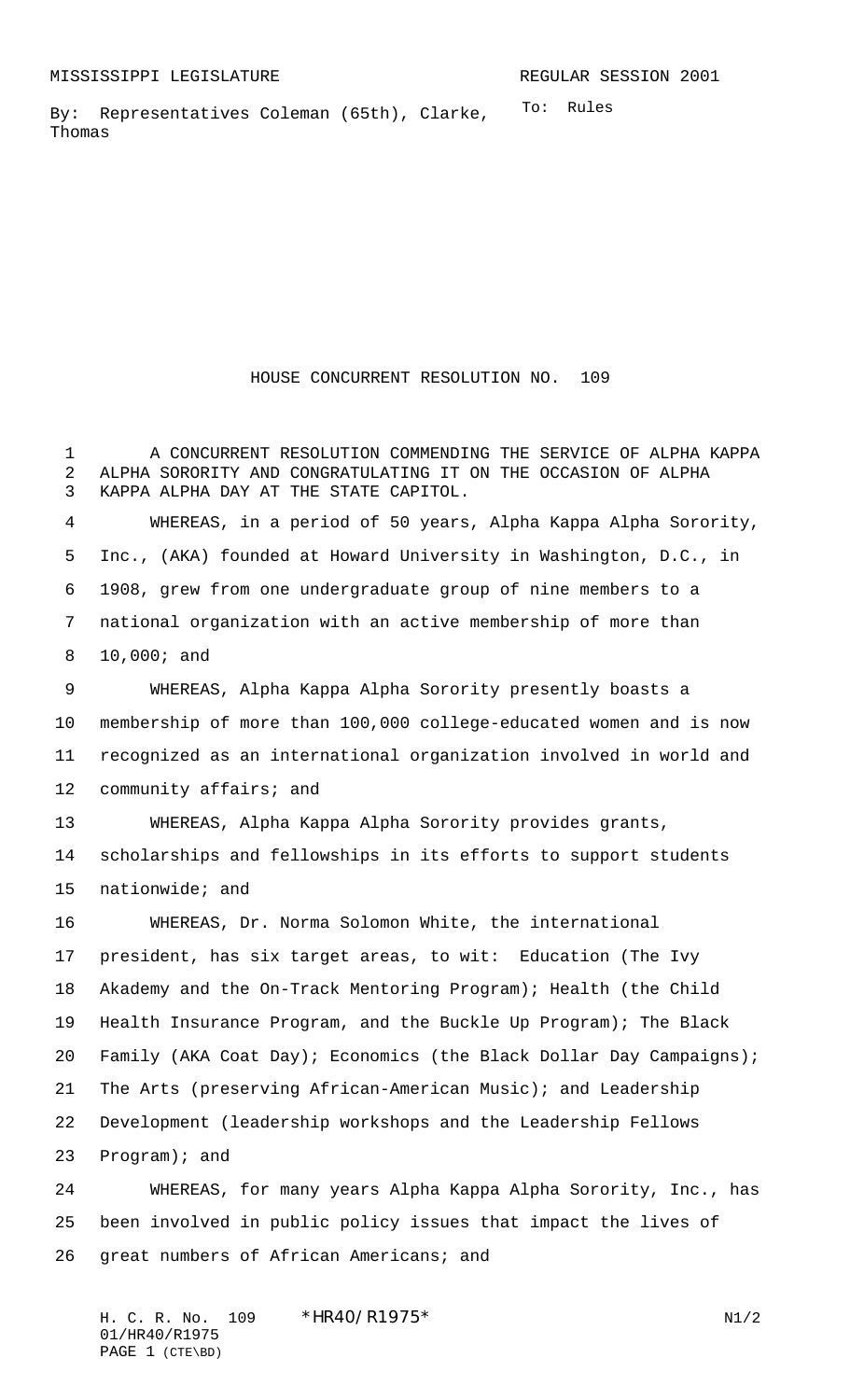WHEREAS, a public policy standing committee known as the Connection Committee was created and is composed of a chairman and a representative from each of the ten regions appointed by the international president; and

 WHEREAS, the purpose of the Connection Committee includes (1) identifying and studying local, state and national issues which impact upon the quality of life for all mankind, and (2) designing strategies for communications with the membership regarding advocacy issues; and

 WHEREAS, Alpha Kappa Alpha members throughout the State of Mississippi will convene at the State Capitol March 7, 2001, to advocate issues that impact the lives of people in their respective communities; and

 WHEREAS, emphasis for the 2001 AKA Day at the State Capitol will be (1) a dialogue regarding reapportionment, redistricting and the probable impact on the African-American community, and (2) a discussion/information period to determine the types of voting machines in our state, the problems, if any, with accuracy, the number of discarded votes and proposed reforms to improve the voting system before the next general election; and

 WHEREAS, as a result, Ronnie Musgrove, Governor of the State of Mississippi, proclaimed March 7, 2001, as Alpha Kappa Alpha Day at the State Capitol; and

 WHEREAS, it is with great pride that we recognize the civic contributions, grants, scholarships and fellowships made available by respected organizations such as Alpha Kappa Alpha Sorority, Inc.:

H. C. R. No. 109 \*HR40/R1975\* NOW, THEREFORE, BE IT RESOLVED BY THE HOUSE OF REPRESENTATIVES OF THE STATE OF MISSISSIPPI, THE SENATE CONCURRING THEREIN, That we do hereby commend the public policy service of Alpha Kappa Alpha Sorority, Inc., and congratulate this organization on the occasion of Alpha Kappa Alpha Day at the State Capitol, March 7, 2001.

01/HR40/R1975 PAGE 2 (CTE\BD)